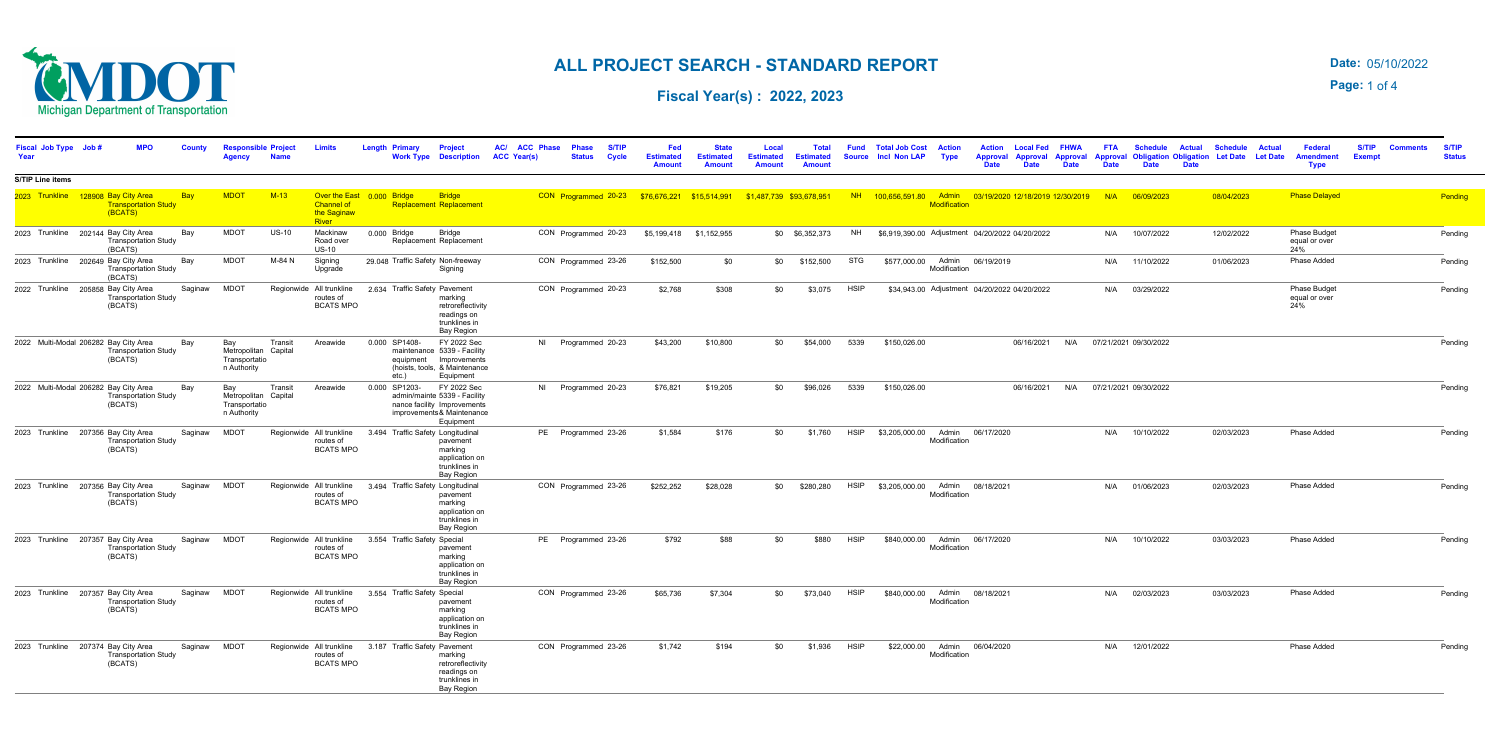#### 05/10/2022 **Date:**

**Page:** 2 of 4



# **ALL PROJECT SEARCH - STANDARD REPORT**

**Fiscal Year(s) : 2022, 2023** 

| Fiscal Job Type Job #<br>Year         | <b>MPO</b>                                                     | <b>County</b> | <b>Responsible Project</b><br>Agency                        | <b>Name</b>    | <b>Limits</b>                                                    | <b>Length Primary</b>                                   | <b>Project</b><br><b>Work Type Description</b>                                                                       | AC/ ACC Phase<br><b>ACC Year(s)</b> | <b>S/TIF</b><br><b>Phase</b><br><b>Status</b><br><b>Cycle</b> | Fed<br><b>Estimated</b><br><b>Amount</b> | <b>State</b><br><b>Estimated</b><br><b>Amount</b> | Local<br><b>Estimated</b><br><b>Amount</b> | <b>Total</b><br><b>Estimated</b><br><b>Amount</b> | Fund        | <b>Total Job Cost</b><br>Source Incl Non LAP | <b>Action</b><br><b>Type</b> | <b>Action</b><br>Approval Approval Approval Approval Obligation Obligation Let Date<br><b>Date</b> | <b>Local Fed</b><br><b>Date</b> | <b>FHWA</b><br><b>Date</b> | <b>FTA</b><br><b>Date</b> | <b>Schedule</b><br><b>Date</b> | <b>Actual</b><br><b>Date</b> | <b>Schedule</b><br><b>Actual</b><br><b>Let Date</b> | <b>Federal</b><br><b>Amendment</b><br><b>Type</b> | <b>S/TIP</b><br><b>Exempt</b> | <b>Comments</b>                                                                                                                                        | <b>S/TIP</b><br><b>Status</b> |
|---------------------------------------|----------------------------------------------------------------|---------------|-------------------------------------------------------------|----------------|------------------------------------------------------------------|---------------------------------------------------------|----------------------------------------------------------------------------------------------------------------------|-------------------------------------|---------------------------------------------------------------|------------------------------------------|---------------------------------------------------|--------------------------------------------|---------------------------------------------------|-------------|----------------------------------------------|------------------------------|----------------------------------------------------------------------------------------------------|---------------------------------|----------------------------|---------------------------|--------------------------------|------------------------------|-----------------------------------------------------|---------------------------------------------------|-------------------------------|--------------------------------------------------------------------------------------------------------------------------------------------------------|-------------------------------|
| <b>S/TIP Line items</b>               |                                                                |               |                                                             |                |                                                                  |                                                         |                                                                                                                      |                                     |                                                               |                                          |                                                   |                                            |                                                   |             |                                              |                              |                                                                                                    |                                 |                            |                           |                                |                              |                                                     |                                                   |                               |                                                                                                                                                        |                               |
| 2022 Trunkline 209496 Bay City Area   | <b>Transportation Study</b><br>(BCATS)                         | Saginaw       | <b>MDOT</b>                                                 |                | Regionwide M-15 at<br>Young's Ditch                              | 0.000 Traffic Safety Modernizing                        | signalized<br>intersection to<br>current<br>standards                                                                |                                     | ROW Programmed 20-23                                          | \$10,000                                 | \$0                                               | \$0                                        | \$10,000                                          |             | STG \$2,582,727.00                           |                              |                                                                                                    |                                 |                            | N/A                       | 05/31/2022                     |                              | 05/05/2023                                          | Phase Budget<br>equal or over<br>24%              |                               |                                                                                                                                                        | Pending                       |
| 2022 Multi-Modal 212869 Bay City Area | <b>Transportation Study</b><br>(BCATS)                         | Bay           | Bay<br>Metropolitan Capital<br>Transportatio<br>n Authority | Transit        | Areawide                                                         | 0.000 SP1105-van FY 2022 Sec                            | replacement, 5307 - Facility<br>any size with Improvements,<br>or without lift Lift Van<br>Replacements              |                                     | NI Programmed 20-23                                           | \$132,000                                | \$33,000                                          |                                            | \$0 \$165,000                                     |             | 5307 \$1,562,563.00                          |                              |                                                                                                    |                                 | N/A                        |                           | 09/30/2022                     |                              |                                                     | Phase Budget<br>equal or over<br>24%              |                               |                                                                                                                                                        | Pending                       |
| 2022 Multi-Modal 212869 Bay City Area | <b>Transportation Study</b><br>(BCATS)                         | Bay           | Bay<br>Metropolitan Capital<br>Transportatio<br>n Authority | Transit        | Areawide                                                         | 0.000 SP1206-Bus FY 2022 Sec<br>terminal<br>facility    | 5307 - Facility<br>Improvements,<br>improvements Lift Van<br>Replacements                                            |                                     | NI Programmed 20-23                                           | \$575,158                                | \$143,790                                         |                                            | \$0 \$718,948                                     | 5307        | \$1,562,563.00                               |                              |                                                                                                    |                                 | N/A                        |                           | 09/30/2022                     |                              |                                                     | Phase Budget<br>equal or over<br>24%              |                               |                                                                                                                                                        | Pending                       |
| 2022 Multi-Modal 212869 Bay City Area | <b>Transportation Study</b><br>(BCATS)                         | Bay           | Bay<br>Metropolitan Capital<br>Transportatio<br>n Authority | Transit        | Areawide                                                         | 0.000 SP1203-                                           | FY 2022 Sec<br>admin/mainte 5307 - Facility<br>nance facility Improvements,<br>improvements Lift Van<br>Replacements |                                     | NI Programmed 20-23                                           | \$542,892                                | \$135,723                                         |                                            | \$0 \$678,615                                     |             | 5307 \$1,562,563.00                          |                              |                                                                                                    |                                 | N/A                        |                           | 09/30/2022                     |                              |                                                     | Phase Budget<br>equal or over<br>24%              |                               |                                                                                                                                                        | Pending                       |
| 2023 Trunkline 213224 Bay City Area   | <b>Transportation Study</b><br>(BCATS)                         | Bay           | <b>MDOT</b>                                                 | $I-75$         | Area                                                             | Bay City Rest 0.000 Roadside<br>Facilities -<br>Improve | <b>Building</b><br>Replacement/S<br>ite Work                                                                         |                                     | PE Programmed 20-23                                           | \$409,250                                | \$90,750                                          |                                            | \$0 \$500,000                                     | <b>NH</b>   |                                              |                              | \$5,305,000.00 Adjustment 04/20/2022 04/20/2022                                                    |                                 |                            | N/A                       | 10/10/2022                     |                              | 03/07/2025                                          | State to Federal                                  |                               |                                                                                                                                                        | Pending                       |
| 2022 Trunkline 214325 Bay City Area   | <b>Transportation Study</b><br>(BCATS)                         | Midland       | <b>MDOT</b>                                                 | <b>US-10 W</b> | M-25 from<br>Livingston St<br>to Knight Rd.<br>8.852<br>Ln/Miles | 42.863 Road Capital HMA Crack<br>Maintenance            | Preventive Treatment                                                                                                 |                                     | PE Abandoned 20-23                                            | \$2,135                                  | \$473                                             | \$0                                        | \$2,608                                           | <b>ST</b>   | \$820,425.00 Admin                           | Modification                 | 04/11/2022                                                                                         |                                 |                            | N/A                       | 05/04/2022                     |                              | 06/03/2022                                          |                                                   |                               |                                                                                                                                                        | Pending                       |
| 2022 Local                            | 215514 Bay City Area<br><b>Transportation Study</b><br>(BCATS) | Bay           | Bay City                                                    | E John St      | S Wenona St<br>to S Walnut<br>Street                             | 0.348 Road                                              | <b>HMA</b><br>Rehabilitation Rehabilitation                                                                          |                                     | CON Programmed 20-23                                          | \$117,910                                | \$0                                               | \$191.332                                  | \$309,242                                         | ST          |                                              |                              | \$462,993.00 Adjustment 04/20/2022 04/20/2022                                                      |                                 |                            | N/A                       | 05/06/2022                     |                              | 07/01/2022                                          |                                                   |                               | of ST funding<br>(under STP-<br>Flex-Small MPO<br>template),<br>\$47,705 is from<br>the Certain<br>Reauthorized<br>Distribution<br>allocation.         | Of the \$117,910 Pending      |
| 2022 Local                            | 215514 Bay City Area<br><b>Transportation Study</b><br>(BCATS) | Bay           | Bay City                                                    | E John St      | to S Walnut<br>Street                                            | S Wenona St 0.348 Road                                  | <b>HMA</b><br>Rehabilitation Rehabilitation                                                                          |                                     | CON Programmed 20-23                                          | \$66,919                                 | \$0                                               | \$14,839                                   | \$81.758                                          | <b>HIPS</b> |                                              |                              | \$462,993.00 Adjustment 04/20/2022 04/20/2022                                                      |                                 |                            |                           | N/A 05/06/2022                 |                              | 07/01/2022                                          |                                                   |                               | of ST funding<br>(under STP-<br>Flex-Small MPO<br>template),<br>\$47,705 is from<br>the Certain<br>Reauthorized<br>Distribution<br>allocation.         | Of the \$117,910 Pending      |
| 2022 Local                            | 215515 Bay City Area<br><b>Transportation Study</b><br>(BCATS) | Bay           | Bav City                                                    |                | N Grant St 9th Street to<br>3rd Street                           | 0.486 Road                                              | <b>HMA</b><br>Rehabilitation Rehabilitation                                                                          |                                     | CON Programmed 20-23                                          | \$0                                      | \$0                                               | \$412,000                                  | \$412,000                                         | <b>ST</b>   |                                              |                              | \$527,397.00 Adjustment 04/20/2022 04/20/2022                                                      |                                 |                            |                           | N/A 05/06/2022                 |                              | 07/01/2022                                          |                                                   |                               | Comment<br>regarding<br>Certain<br>Reauthorized<br>Distribution<br>portion of ST<br>funding<br>removed since<br>ST funding was<br>removed<br>entirely. | Pending                       |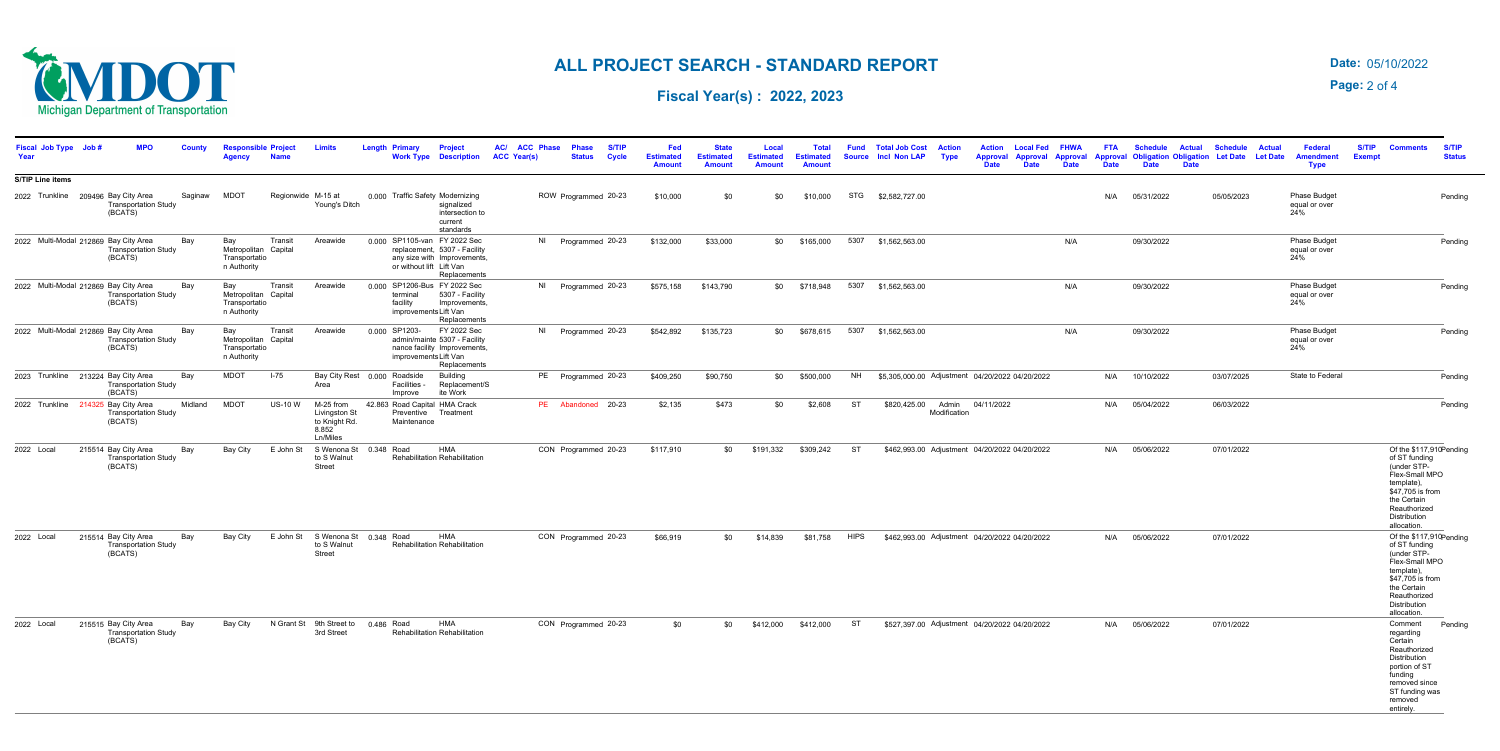### 05/10/2022 **Date:**

**Page:** 3 of 4



## **ALL PROJECT SEARCH - STANDARD REPORT**

**Fiscal Year(s) : 2022, 2023** 

**Template:** Trunkline - ALL, Local - ALL, Multi-Modal - ALL

**Amendment Type:** ALL

| AC/ ACC Phase<br>Fiscal Job Type Job:<br><b>MPO</b><br><b>Responsible Project</b><br><b>S/TIF</b><br><b>Project</b><br><b>Phase</b><br>Countv<br>Limits<br>Lenath<br><b>ACC Year(s)</b><br>Year<br><b>Work Type Description</b><br><b>Status</b><br><b>Cycle</b><br><b>Name</b> | Fed<br><b>Estimated</b><br><b>Amount</b> | <b>State</b><br><b>Estimated</b><br><b>Amount</b> | Local<br><b>Estimated</b><br>Amount                 | <b>Total</b><br><b>Estimated</b><br><b>Amount</b> | <b>Fund</b> | <b>Total Job Cost</b><br>Source Incl Non LAP | <b>Action</b><br><b>Type</b> | <b>Local Fed</b><br><b>FHWA</b><br>Action<br><b>Approval Approval Approval</b><br><b>Date</b><br><b>Date</b><br><b>Date</b> | <b>FTA</b><br><b>Date</b> | <b>Schedule</b><br><b>Actual</b><br><b>Approval Obligation Obligation</b><br><b>Date</b><br><b>Date</b> | <b>Schedule</b><br><b>Let Date</b> | <b>Actual</b><br><b>Let Date</b> | <b>Federal</b><br><b>Amendment</b><br><b>Type</b> | <b>S/TIP</b><br><b>Exempt</b> | <b>Status</b> |
|---------------------------------------------------------------------------------------------------------------------------------------------------------------------------------------------------------------------------------------------------------------------------------|------------------------------------------|---------------------------------------------------|-----------------------------------------------------|---------------------------------------------------|-------------|----------------------------------------------|------------------------------|-----------------------------------------------------------------------------------------------------------------------------|---------------------------|---------------------------------------------------------------------------------------------------------|------------------------------------|----------------------------------|---------------------------------------------------|-------------------------------|---------------|
| <b>S/TIP Line items</b>                                                                                                                                                                                                                                                         |                                          |                                                   |                                                     |                                                   |             |                                              |                              |                                                                                                                             |                           |                                                                                                         |                                    |                                  |                                                   |                               |               |
| <b>HMA</b><br>Saginaw St from 14th<br>CON Programmed 20-23<br>2022 Local<br>215557 Bay City Area<br>Bay<br>Bay City<br>0.418 Road<br><b>Transportation Study</b><br>Rehabilitation Rehabilitation<br>Street to 10th<br>(BCATS)<br>Street                                        | \$112,201                                | \$0                                               | \$165,066                                           | \$277,267                                         | ST          |                                              |                              | \$438,618.00 Adjustment 04/20/2022 04/20/2022                                                                               | N/A                       | 05/06/2022                                                                                              | 07/01/2022                         |                                  |                                                   |                               | Pending       |
| 215557 Bay City Area<br><b>HMA</b><br>Bay<br>Bay City<br>CON Programmed 20-23<br>2022 Local<br>Saginaw St from 14th<br>0.418 Road<br>Rehabilitation Rehabilitation<br><b>Transportation Study</b><br>Street to 10th<br>(BCATS)<br>Street                                        | \$72,628                                 | \$0                                               | \$16,105                                            | \$88,733                                          | STUL        |                                              |                              | \$438,618.00 Adjustment 04/20/2022 04/20/2022                                                                               | N/A                       | 05/06/2022                                                                                              | 07/01/2022                         |                                  |                                                   |                               | Pending       |
| S/TIP Line items<br><b>GPA Type Subtotals:</b>                                                                                                                                                                                                                                  |                                          |                                                   | \$84,514,127 \$17,137,785 \$2,287,081 \$103,938,992 |                                                   |             |                                              |                              |                                                                                                                             |                           |                                                                                                         |                                    |                                  |                                                   |                               |               |
| <b>Trunkline Bridge</b>                                                                                                                                                                                                                                                         |                                          |                                                   |                                                     |                                                   |             |                                              |                              |                                                                                                                             |                           |                                                                                                         |                                    |                                  |                                                   |                               |               |
| 2023 Trunkline 204851 Bay City Area<br>Bay<br><b>MDOT</b><br>$US-10$<br>2 Structures<br>0.000 Bridge<br>Overlay<br>CON Programmed 20-23<br><b>Transportation Study</b><br>on US-10<br><b>Rehabilitation Shallow</b><br>(BCATS)                                                  | \$1,876,461                              | \$416,099                                         |                                                     | \$0 \$2,292,560                                   | <b>NH</b>   | \$2,557,927.00 Adjustment 04/20/2022         |                              |                                                                                                                             | N/A                       | 10/07/2022                                                                                              | 12/02/2022                         |                                  | GPA over or<br>over 25%                           |                               | Pending       |
| <b>GPA Type Subtotals:</b><br><b>Trunkline Bridge</b>                                                                                                                                                                                                                           | \$1,876,461                              | \$416,099                                         |                                                     | \$0 \$2,292,560                                   |             |                                              |                              |                                                                                                                             |                           |                                                                                                         |                                    |                                  |                                                   |                               |               |
|                                                                                                                                                                                                                                                                                 |                                          |                                                   |                                                     |                                                   |             |                                              |                              |                                                                                                                             |                           |                                                                                                         |                                    |                                  |                                                   |                               |               |
| <b>Grand Total:</b>                                                                                                                                                                                                                                                             |                                          | \$86,390,588 \$17,553,884                         |                                                     | \$2,287,081 \$106,231,552                         |             |                                              |                              |                                                                                                                             |                           |                                                                                                         |                                    |                                  |                                                   |                               |               |
| Job Phase(s) highlighted in yellow are delayed to future S/TIP cycle<br><b>Report Format: Standard</b><br><b>Preferences:</b><br>FISCAL Year(s): 2022, 2023<br>MPO/Non-MPO: Bay City Area Transportation Study (Bay)<br><b>County: ALL</b>                                      |                                          |                                                   |                                                     |                                                   |             |                                              |                              |                                                                                                                             |                           |                                                                                                         |                                    |                                  |                                                   |                               |               |
| <b>Prosperity Region: ALL</b>                                                                                                                                                                                                                                                   |                                          |                                                   |                                                     |                                                   |             |                                              |                              |                                                                                                                             |                           |                                                                                                         |                                    |                                  |                                                   |                               |               |
| <b>MDOT Region: Bay</b>                                                                                                                                                                                                                                                         |                                          |                                                   |                                                     |                                                   |             |                                              |                              |                                                                                                                             |                           |                                                                                                         |                                    |                                  |                                                   |                               |               |
| STIP Cycle: Fiscal Year 2020 - Fiscal Year 2023<br><b>STIP Status: Pending</b><br>(A - Approved, P - Pending)                                                                                                                                                                   |                                          |                                                   |                                                     |                                                   |             |                                              |                              |                                                                                                                             |                           |                                                                                                         |                                    |                                  |                                                   |                               |               |
| Job Type: Trunkline, Local, Multi-Modal<br>Phase Type: ALL<br><b>Phase Status: ALL</b>                                                                                                                                                                                          |                                          |                                                   |                                                     |                                                   |             |                                              |                              |                                                                                                                             |                           |                                                                                                         |                                    |                                  |                                                   |                               |               |
| (AP - Programmed, AC - Active, CP - Completed)                                                                                                                                                                                                                                  |                                          |                                                   |                                                     |                                                   |             |                                              |                              |                                                                                                                             |                           |                                                                                                         |                                    |                                  |                                                   |                               |               |
| (Active - Obligated)                                                                                                                                                                                                                                                            |                                          |                                                   |                                                     |                                                   |             |                                              |                              |                                                                                                                             |                           |                                                                                                         |                                    |                                  |                                                   |                               |               |